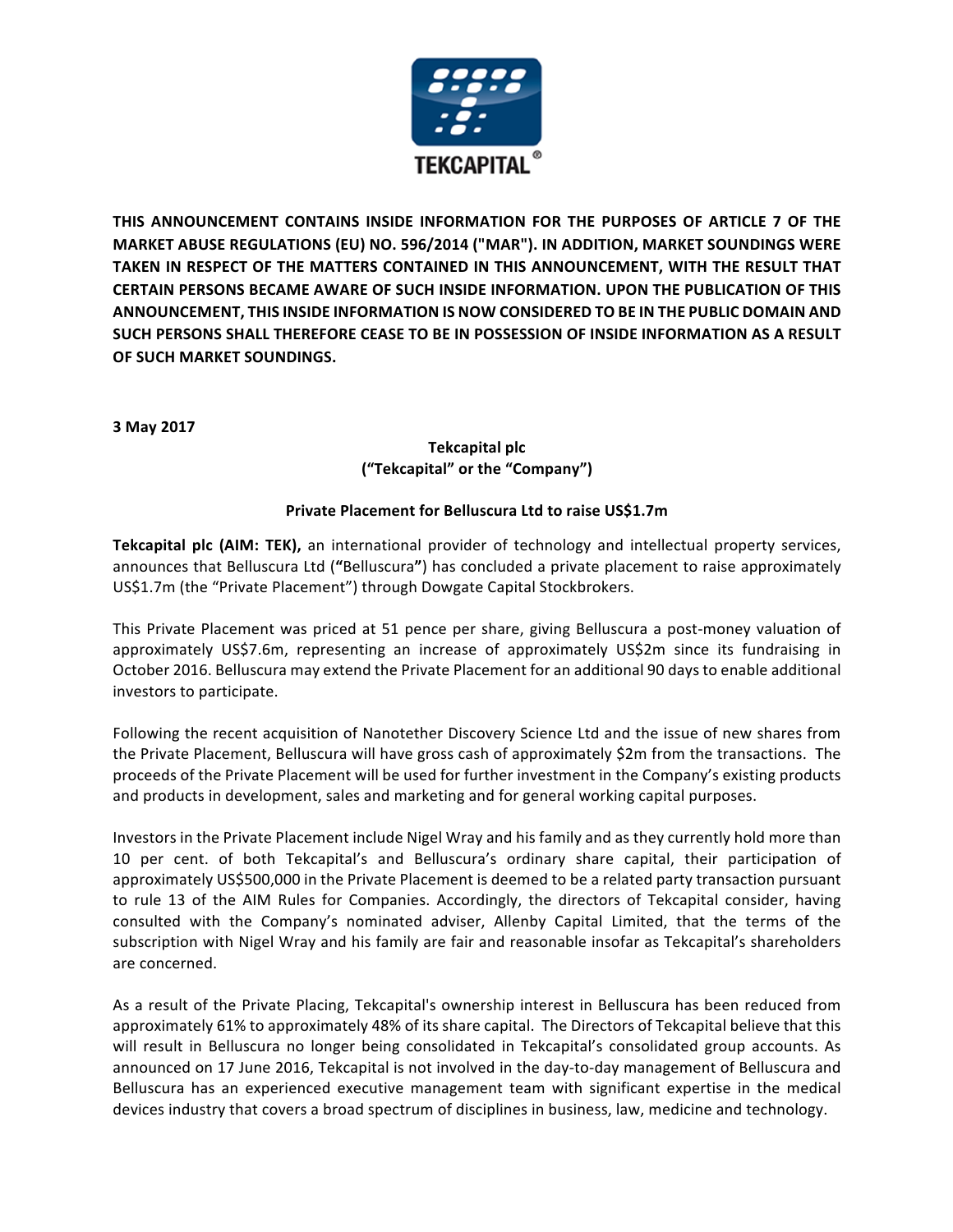The Directors of Tekcapital believe that the funds from the Private Placing will allow Belluscura to significantly progress its commercial strategy. In addition, Belluscura is exploring an IPO in 2017.

Commenting on the Private Placement, Dr. Clifford M. Gross, Executive Chairman of Tekcapital, said: "We are very pleased to announce this Private Placement. Belluscura's mission is to provide premium, proprietary medical devices at affordable prices."

## **Background to Belluscura**

Belluscura (www.belluscura.com) was established in the UK in December 2015 to provide premium proprietary medical devices at affordable prices, to address part of the global unmet need for inexpensive, superior medical devices. Belluscura seeks to achieve this goal by acquiring, then manufacturing and selling, proprietary medical devices deemed to be non-core or undervalued by leading medical device companies on an on-going basis.

Belluscura's core portfolio of medical devices is currently based on exclusive licenses to manufacture and sell four medical products. These devices are:

- Slyde<sup>TM</sup>, a lightweight stretcher designed for use in emergency evacuations of multi-storey structures;
- Passport®, a surgical trocar designed as a camera port for use in laparoscopy (keyhole surgery);
- SNAP II, a level of consciousness monitor for use during surgical procedures requiring general anesthesia; and
- Wire Caddy<sup>TM</sup>, an innovative wire management system that provides lubrication and organization during multi-wire, multi-exchange operating room cases.

Slyde<sup>TM</sup> is already manufactured and sold by Belluscura in the US. Shipping to the European Union commenced in March 2017. Belluscura will seek to expand the markets and routes to market for Slyde<sup>TM</sup> over the course of 2017.

Passport<sup>®</sup> is currently only sold to US customers, but Belluscura intends to expand its markets over 2017 to the European Union and other global territories.

Belluscura's management believes that SNAP II will require certain design updates in order to fulfill the device's fuller potential within the anesthesia market, and that such updates may enable level of consciousness monitoring to be applied to less mature markets. Additionally, Belluscura's management believes that the core technology underlying SNAP II has significant potential for retail applications in markets outside anaesthesia, particularly in the field of sleep measurement and evaluating and identifying sleep disorders. Part of the proceeds of the Private Placement will be applied towards the development of SNAP II.

Wire Caddy<sup>TM</sup> was launched in the US in February 2017 and Belluscura's management are targeting its launch in the European Union in 2017.

The exclusive licences for the distribution and sale of Slyde<sup>TM</sup>, Passport®, SNAP II and Wire Caddy<sup>TM</sup> were acquired by Belluscura from Stryker Corporation. These four medical devices are protected by a comprehensive intellectual property portfolio of 19 issued and pending patents and industrial designs. They have received US  $510(k)$  regulatory clearance where necessary and have already recorded